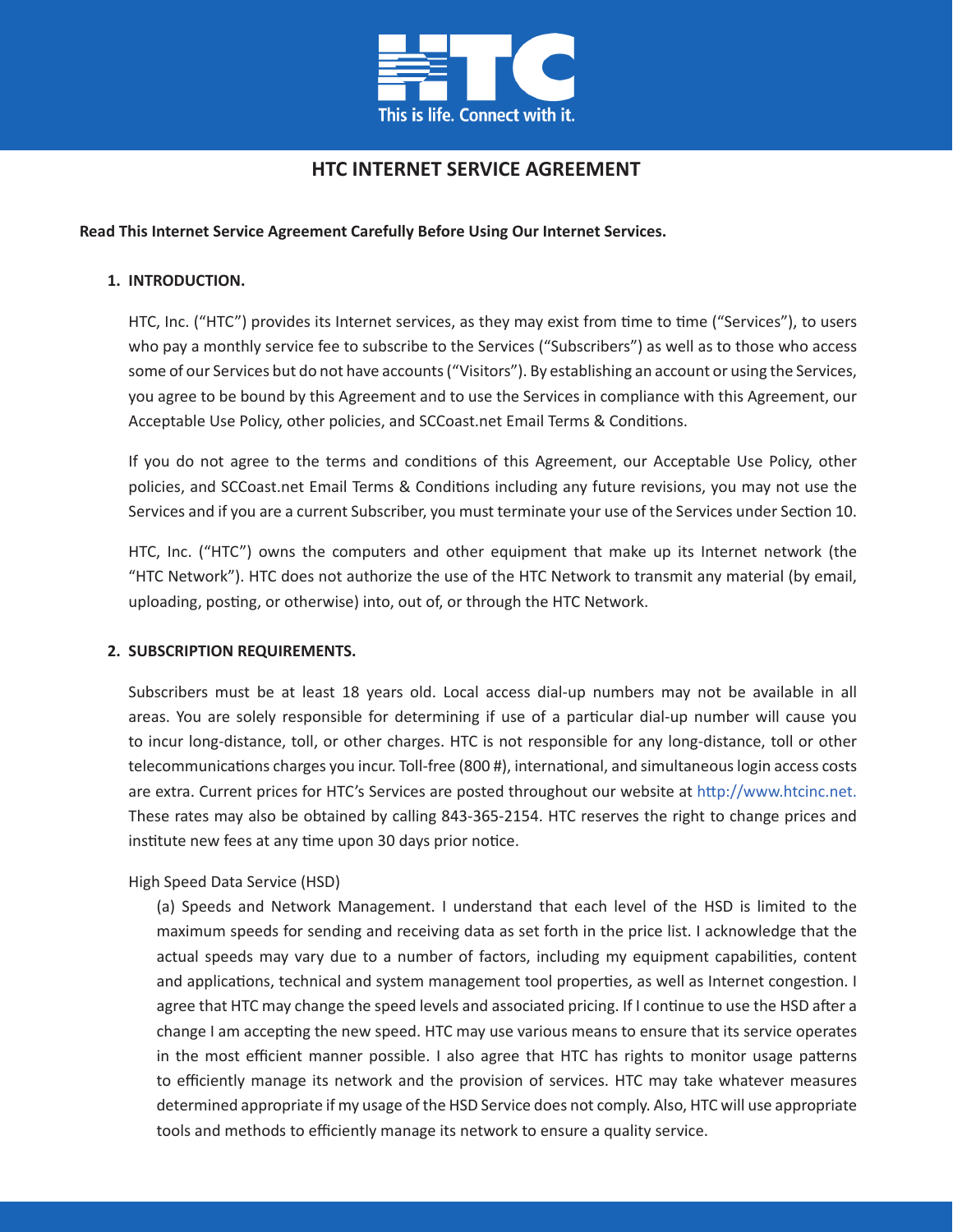### **3. PAYMENT OBLIGATIONS OF A SUBSCRIBER.**

(a) Subscribers must (i) provide HTC with accurate and complete billing information including legal name, address, telephone number, and credit card/billing information, and (ii) report to HTC all changes to this information within thirty (30) days of the change. Subscribers are responsible for any charges to their account.

(b) Subscribers having questions regarding charges to an account, should contact HTC's Customer Service Department at 843-365-2154. All charges are considered valid unless disputed in writing within sixty (60) days of the billing date. Adjustments will not be made for charges that are more than 60 days old.

(c) Charges are billed to Subscribers' credit cards or debit cards, as applicable, each month for the basic service and any additional usage or services. HTC is not responsible for any charges or expenses (e.g for overdrawn accounts, exceeding credit card limits, etc.) resulting from charges billed by HTC.

(d) If paying by check, payments are due within 30 days after the month in which the charges are incurred.

(e) If you pay for Services through a prepayment plan, automatic billing described above shall only apply to the charges not paid for through the prepayment plan.

(f) If you purchase Services through a reseller who in turns pays HTC, the reseller must pay all amounts owing for your account. If the reseller fails to pay HTC any amounts due whether or not you have paid the reseller your account will be subject to suspension or cancellation until you or the reseller has paid all amounts due.

(g) Delinquent accounts may be suspended or canceled at HTC's sole discretion; however, charges will continue to accrue until the account is canceled. HTC may bill an additional charge to reinstate a suspended account.

### **4. SUBSCRIBER'S ACCOUNT, PASSWORD, AND SECURITY.**

Upon registration, Subscribers receive a username, password, and account designation. You and members of your household or business, if you have purchased a business account, are the only authorized users of your HTC account and must comply with this Agreement, our Acceptable Use Policy, other policies, and SCCoast.net Email Terms & Conditions. You must keep your password confidential so that no one else may access the Services through your account. You must notify HTC immediately upon discovering any unauthorized use of your account.

Using a personal account for high volume or commercial use (e.g., revenue generation, advertising, etc.) is prohibited. Email accounts exceeding 10MB in size may, at HTC's discretion, be transferred to a compressed temporary file or storage. HTC may delete the temporary file from the server 60 days after notifying you. Email accounts that have not been logged into for four consecutive months will be considered dormant. Dormant accounts will no longer receive email. Customers may be able to retrieve emails from a dormant account for an extended period of time as determined by HTC. Customers may request by a phone call to technical support that dormant accounts be reactivated, and this may be permitted if the account has not been deleted. You may establish a commercial or high-volume account by calling 843-365-2154.

Subscribers agree not to use any automatic method to avoid inactivity disconnect or to otherwise maintain a connection unless actively using it. Subscribers agree not to provide any public information services over a dial-up connection.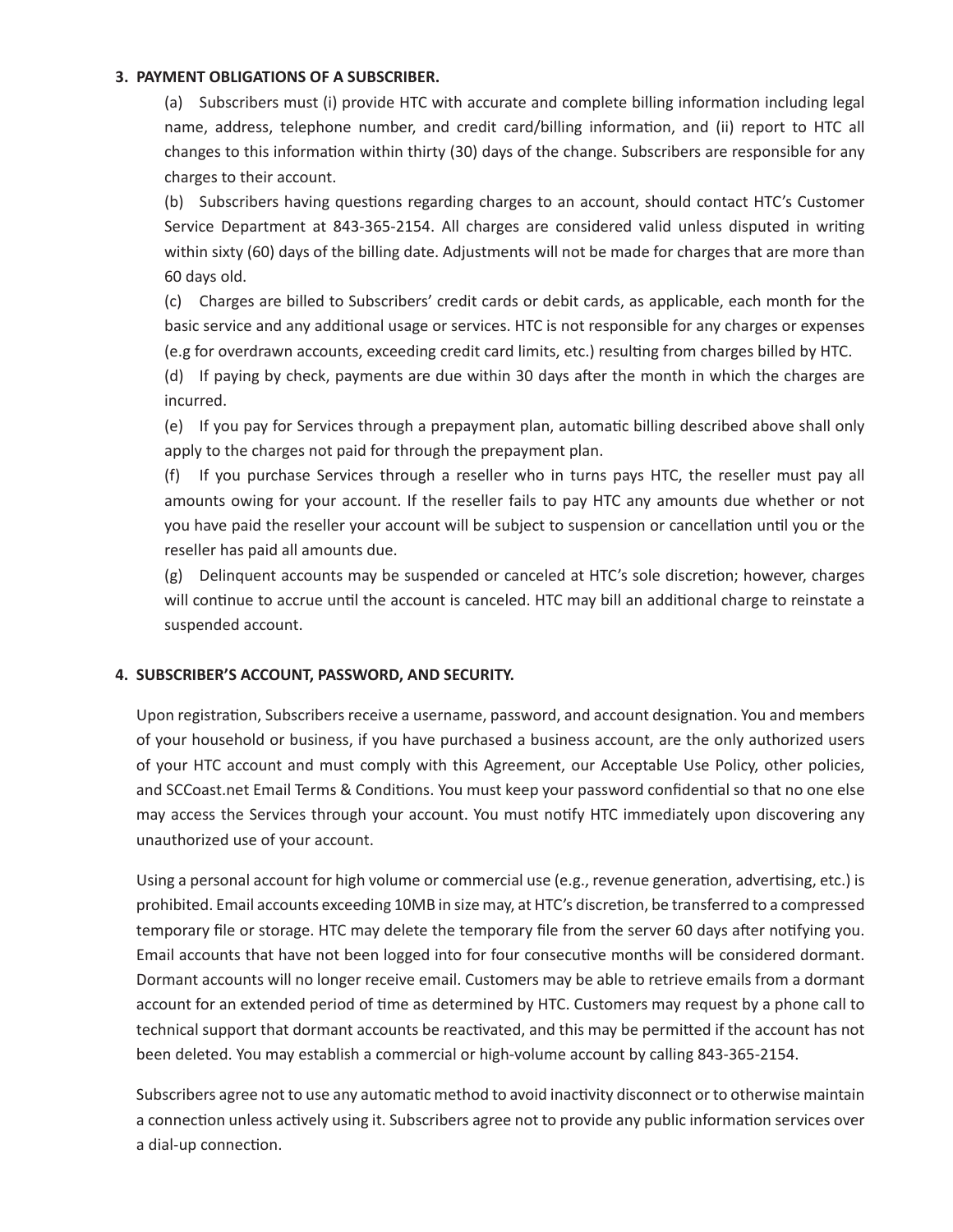HTC may change its POP numbers at any time. HTC reserves the right to direct Subscribers to use certain numbers to access the Service or to restrict use of specific access numbers. Usernames, passwords and email addresses are HTC's property and HTC may alter or replace them at any time. In addition, HTC holds any subscriber utilizing email through an HTC email account to these Terms and Conditions: SCCoast.net Email Terms & Conditions.

# **5. MONITORING THE SERVICES.**

HTC has no obligation to monitor the Services, but may do so and disclose information regarding use of the Services for any reason if HTC, in its sole discretion, believes that it is reasonable to do so, including to: satisfy laws, regulations, or governmental or legal requests; operate the Services properly; or protect itself and its Subscribers. Please see our Privacy Policy. HTC may immediately remove your material or information from HTC's servers, in whole or in part, which HTC, in its sole and absolute discretion, determines to infringe another's property rights or to violate our Acceptable Use Policy.

# **6. DISCLAIMER OF WARRANTIES and LIMITATION OF LIABILITY.**

EXCEPT FOR CERTAIN PRODUCTS AND SERVICES SPECIFICALLY IDENTIFIED AS BEING OFFERED BY HTC, HTC DOES NOT CONTROL ANY MATERIALS, INFORMATION, PRODUCTS, OR SERVICES ON THE INTERNET. THE INTERNET CONTAINS UNEDITED MATERIALS, SOME OF WHICH ARE SEXUALLY EXPLICIT OR MAY BE OFFENSIVE TO YOU. HTC HAS NO CONTROL OVER AND ACCEPTS NO RESPONSIBILITY FOR SUCH MATERIALS. YOU ASSUME FULL RESPONSIBILITY AND RISK FOR USE OF THE SERVICES AND THE INTERNET AND ARE SOLELY RESPONSIBLE FOR EVALUATING THE ACCURACY, COMPLETENESS, AND USEFULNESS OF ALL SERVICES, PRODUCTS, AND OTHER INFORMATION, AND THE QUALITY AND MERCHANTABILITY OF ALL MERCHANDISE PROVIDED THROUGH THE SERVICE OR THE INTERNET.

THE SERVICES ARE PROVIDED ON AN AS IS AND AS AVAILABLE BASIS. HTC DOES NOT WARRANT THAT THE SERVICES WILL BE UNINTERRUPTED, ERROR-FREE, OR FREE OF VIRUSES OR OTHER HARMFUL COMPONENTS. HTC MAKES NO EXPRESS WARRANTIES AND WAIVES ALL IMPLIED WARRANTIES INCLUDING, BUT NOT LIMITED TO, WARRANTIES OF TITLE, NONINFRINGEMENT, MERCHANTABILITY, AND FITNESS FOR A PARTICULAR PURPOSE REGARDING ANY MERCHANDISE, INFORMATION OR SERVICE PROVIDED THROUGH HTC OR THE INTERNET GENERALLY. NO ADVICE OR INFORMATION GIVEN BY HTC OR ITS REPRESENTATIVES SHALL CREATE A WARRANTY. HTC AND ITS EMPLOYEES ARE NOT LIABLE FOR ANY COSTS OR DAMAGES ARISING DIRECTLY OR INDIRECTLY FROM YOUR USE OF THE SERVICES OR THE INTERNET INCLUDING ANY INDIRECT, INCIDENTAL, EXEMPLARY, MULTIPLE, SPECIAL, PUNITIVE, OR CONSEQUENTIAL DAMAGES. IN ANY EVENT, HTC'S CUMULATIVE LIABILITY TO ANY SUBSCRIBER FOR ANY AND ALL CLAIMS RELATING TO THE USE OF THE SERVICES SHALL NOT EXCEED THE TOTAL AMOUNT OF SERVICE FEES PAID DURING A ONE YEAR PERIOD.

# **7. SOFTWARE LICENSE.**

HTC grants to each Subscriber a limited, non-exclusive, non-transferable and non-assignable license to install and use the HTC access software (including software from third-party vendors that HTC distributes; in object code format), its associated documentation, and any updates thereto ("Licensed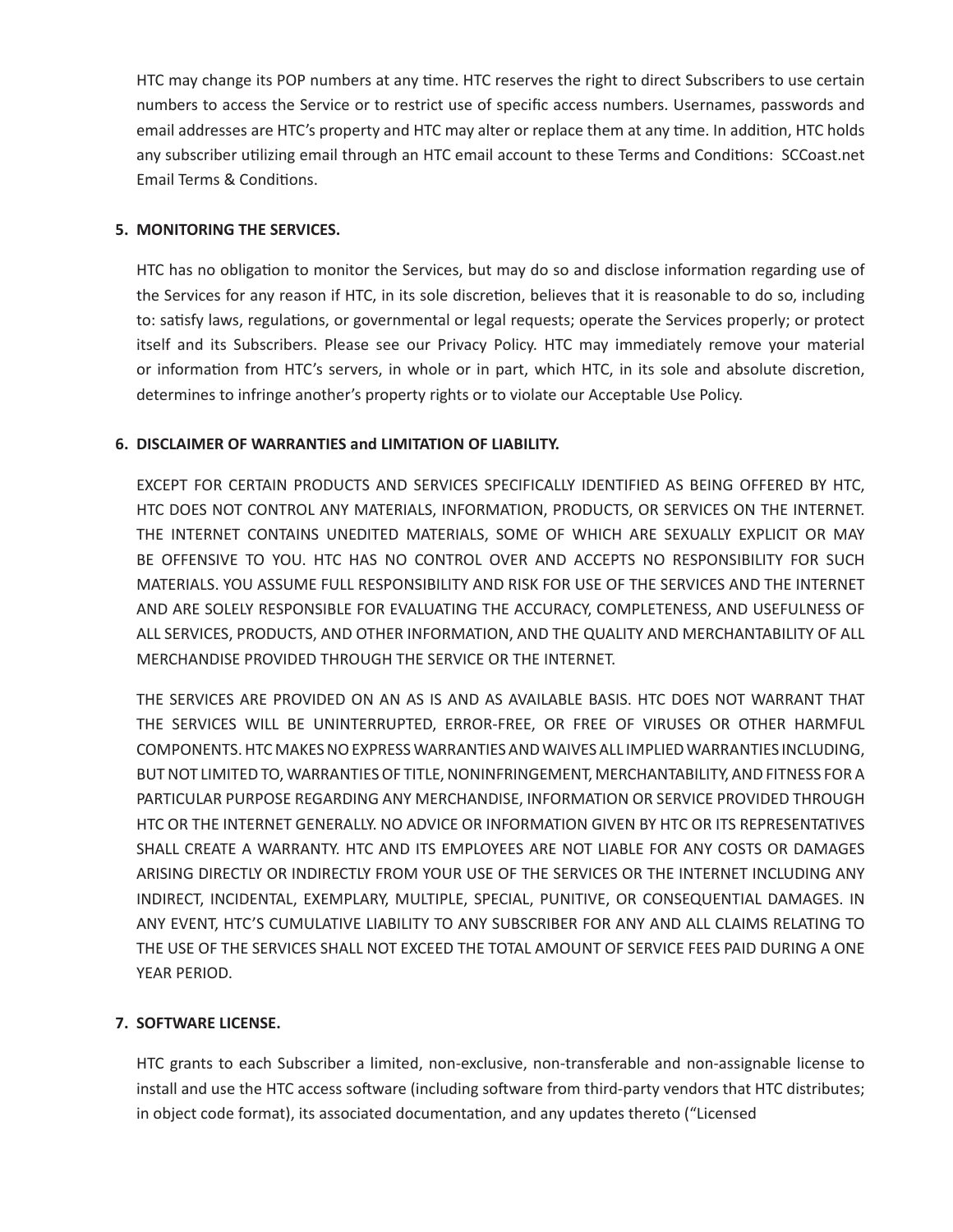Programs") in order to access and utilize the Services. Each Subscriber agrees to use the Licensed Programs solely in conjunction with the Services and for no other purpose. HTC may modify the Licensed Programs at any time, for any reason, and without providing notice of such modification to a Subscriber.

The Licensed Programs constitute confidential and proprietary information of HTC and HTC's licensors and embody trade secrets and intellectual property protected under United States copyright laws, other laws, and international treaty provisions. All right, title, and interest in and to the Licensed Program, including associated intellectual property rights, are and shall remain with HTC and HTC's licensors. Subscriber shall not translate, decompile, reverse engineer, distribute, remarket, or otherwise dispose of the Licensed Programs or any part thereof.

HTC Technical Support is provided to current customers on a 24 hour, 7 days a week basis. This Technical Support will include assistance to ensure proper delivery of high speed internet connectivity to the customer premise. Additional support for third party services, software, and applications will not be provided however, directions on how to receive support from these third party entities may be provided.

You may not download, use, or otherwise export or re-export the Licensed Programs or any underlying information or technology except in full compliance with all United States and other applicable laws and regulations. By installing or downloading the Software, you represent and warrant that you are not located in, under the control of or a national or resident of any country on the U.S. Treasury Department's list of Specially Designated Nationals or the U.S. Commerce Department's Table of Deny Orders. Contractor/ manufacturer is HTC, Inc., 3480 Highway 701 North, Conway S.C. 29528.

### **8. WEB SITE USAGE.**

Our site on the World Wide Web with its home pages in the domain htcinc.net, htcconnect.com, and sccoast.net or any other site operated by HTC (the "Web site") is a complimentary information service offered by HTC at no charge to users.

We may provide links on the Web site to other Web sites which are not under our control. In general, any Web site which has an address (or URL) which does not contain htcinc.net, htcnetracer.net, or sccoast.net is such a Web site. These links are provided for convenience only and are not intended as an endorsement by HTC of the organization or individual operating the Web site or a warranty of any type regarding the Web site or the information on the Web site.

You may provide a hypertext link to our Web site on another Web site, provided that: (a) the link must be clearly marked "HTC", (b) the link must "point" to the URL "http://www.htcinc.net",

"http://www.htcconnect.com" and not to any other pages within the Web site, (c) the appearance, position and other aspects of the link may not be such as to damage or dilute the goodwill associated with our name and trademark(s), (d) the appearance, position and other aspects of the link may not create the false appearance that an entity is associated with or sponsored by HTC , (e) the link, when activated by a user, must display this Web site full-screen and not within a "frame" on the linked Web site, and (f) HTC may, in its sole discretion, revoke consent to link to our web site at any time. All other hypertext links to the Web site must be approved in writing by HTC.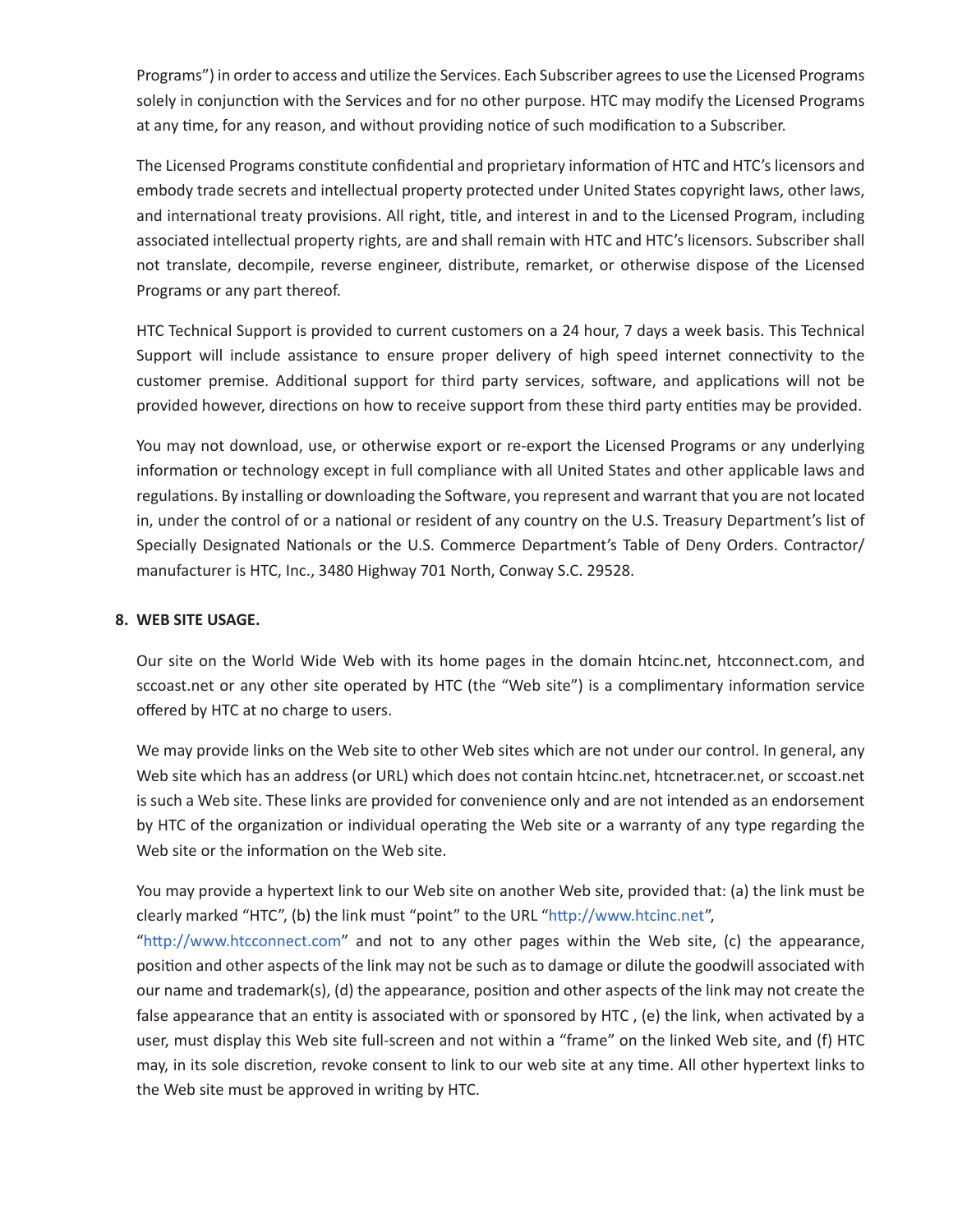Some portions of the Web site are made available for the free exchange of ideas by participants and are not regularly monitored nor moderated by HTC. HTC assumes no responsibility and makes no warranty that it will undertake to screen or remove such material. You agree to hold HTC harmless from all claims based upon the materials posted by others. Also, in exchange for availing yourself of the opportunity to upload or provide information to this site and any associated chat rooms or discussion areas, you will indemnify HTC from any claims made by third parties regarding the material that you provide. Personal information posted by you to the Web site is posted at your own risk. HTC will have no liability arising from use of that information. You shall not use the Web site to distribute or publish any advertising of goods or services, solicitations for funds, or other commercial messages. You agree that you will not post, upload or otherwise introduce a virus or other harmful code onto the Web site. Your posting of material on the Web site or providing material to HTC to use on the Web site will be deemed to be a grant by you to HTC of a license to the material to include the material on the Web site and to reproduce, publish, distribute, perform, display, and transmit the material and to prepare derivative works as may be reasonably necessary to do so, and you waive all rights of attribution and integrity with respect to the material.

### **9. TERM OF AGREEMENT.**

Continued use of the Services constitutes acceptance of this Agreement and any future versions. If you are dissatisfied with the Services or any related terms, conditions, rules, policies, guidelines, or practices, your sole and exclusive remedy is to discontinue using the Services and, if you are a Subscriber, to terminate your account.

### **10. TERMINATION.**

You may terminate your account at any time and for any reason by providing notice of intent to terminate to HTC by: registered or certified mail, return receipt requested addressed to HTC Inc, Customer Service, PO Box 1820, Conway, SC 29528-1820 ; or telephone calls directed to Customer Service at 843-365-2154.

Email termination of your basic Internet access account will not be accepted. To terminate Web Hosting and/or Business Services, you must call (843) 365-7873. Your termination will only be complete upon your receipt of a cancellation confirmation number from HTC. Charges to your account will stop accruing the day HTC provides you with a cancellation confirmation number. Based on your billing cycle, charges accrued prior to your termination may apply after you receive a cancellation confirmation. Email cancellation requests will not be accepted. If your account included space on HTC's servers, anything stored on this space will be deleted upon termination.

Without prior notice, HTC may terminate this Agreement, your password, your account, or your use of the Services, for any reason, including, without limitation, if HTC, in its sole discretion, believes you have violated this Agreement, our Acceptable Use Policy, or any of the applicable user policies, or if you fail to pay any charges when due. HTC may provide termination notice to you by: email addressed to your email account or by US Mail or courier service to the address you provided for the Services. All notices to you shall be deemed effective on the first (1st) calendar day following the date of electronic mailing or on the fourth (4th) calendar day following the date of first-class mailing or deposit with a commercial courier service. Sections 3, 4, 6, and 11 of this Agreement shall survive termination of this Agreement.